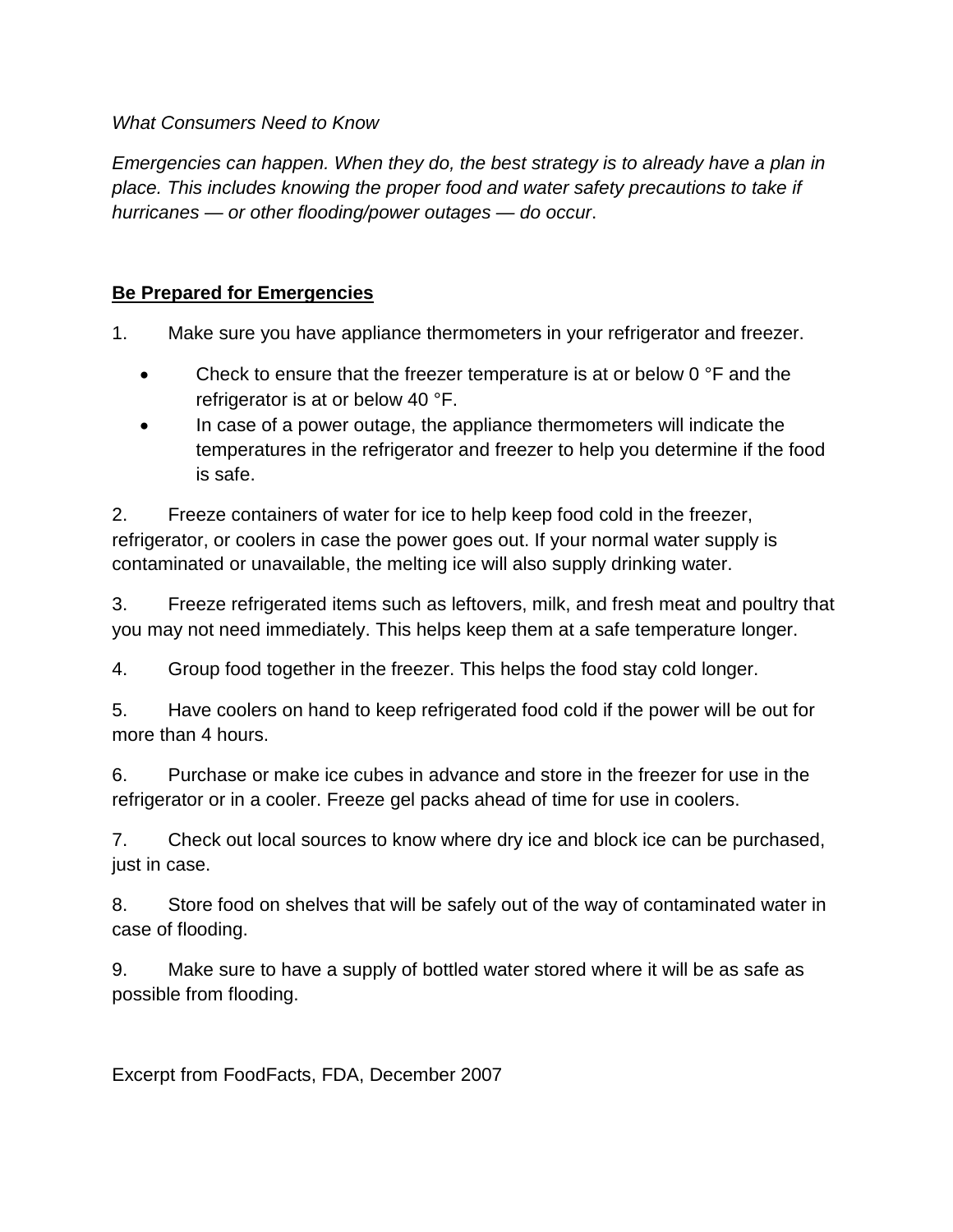# **Rappahannock Area Health District**

# **Guidance for Food Establishments During a Power Outage**

The following are temporary alternative procedures that can be taken to address specific affected food operations during an extended interruption of electrical service.

Affected Operations

**Refrigeration**: Refrigeration equipment inoperable.

Alternative Procedures

Note the time the power outage begins.

And

- Monitor and record food temperatures every 2 hours– document that you have acted responsibly. (See chart in Recovery Guidance)
- Keep refrigeration equipment doors closed.
- Pack potentially hazardous food in commercially made ice or dry ice (use precautions for using dry ice by using insulated gloves and venting the area before entering).
- Relocate product in cases to walk-in boxes or freezers if safe temperatures cannot be maintained.
- Do not put hot food into refrigeration equipment.

**Ventilation:** No mechanical ventilation provided to remove cooking smoke, steam, grease laden air, etc.

Alternative Procedures

• Discontinue all cooking operations.

**Lighting:** Lack of artificial illumination for personal safety, food preparation, food handling, cleaning equipment/utensils, cleaning the premises.

### Alternative Procedures

- Limit operation to daylight hours. Restrict operations to those that can be safely conducted in available natural light.
- Provide lighting using other power sources (i.e. battery operated lantern,

flashlight, etc. if fire codes allow). Limit operation to those procedures that can be safely conducted using alternative lighting.